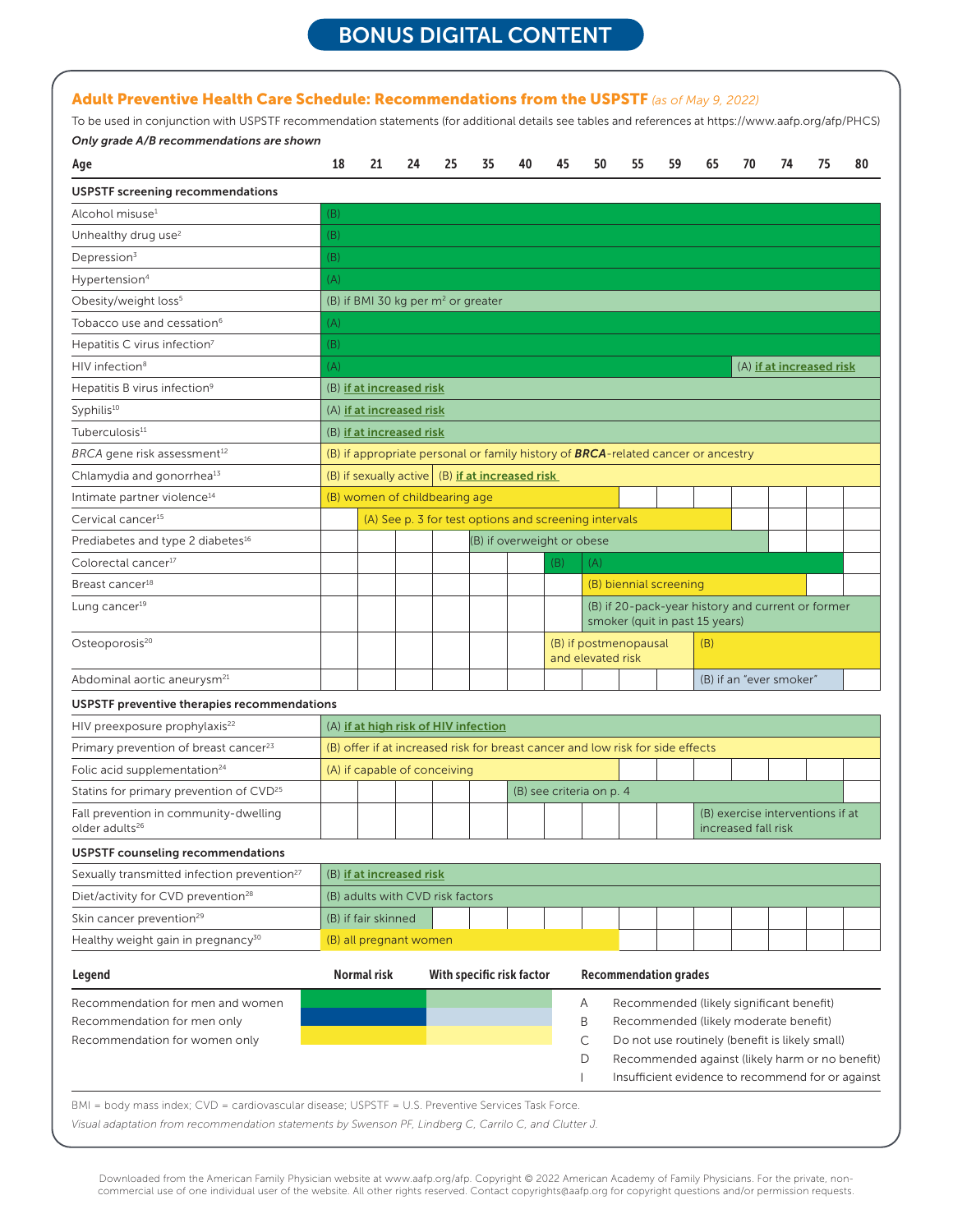# HIV RISK FACTORS

# IV drug use

Men who have sex with men Other STI Requesting STI testing Sex exchanged for drugs or money Sex with individuals who are IV drug users, bisexual, or HIV positive Unprotected sex, including anal intercourse

#### Patients in whom to consider PrEP:

Sexually active men who have sex with men who have any of the following:

Sexual relationship with serodiscordant partner

Inconsistent use of condoms during anal sex

Syphilis, gonorrhea, or chlamydia infection in past six months

Sexually active heterosexual patients with any of the following:

Sexual relationship with serodiscordant partner Inconsistent use of condoms with high-risk partner

Syphilis or gonorrhea infection in past six months

Injection drug users with any of the following:

Shared drug-injection equipment

Risks of infection through sex (see above)

 $IV =$  intravenous; PrEP = preexposure prophylaxis; STI = sexually transmitted infection.

# HEPATITIS B INFECTION RISK FACTORS

HIV infection Infected sex partner Intravenous drug use Living with an infected individual

Men who have sex with men Origin from regions\* with prevalence  $\geq 2\%$ U.S.-born children of immigrants from regions\* with prevalence  $\geq 8\%$ , if unvaccinated

\*—Risk of regions can be found at http://www.cdc.gov/mmwr/preview/ mmwrhtml/rr5708a1.htm.

# SYPHILIS RISK FACTORS

High-risk sexual behaviors Incarceration Local prevalence

Men who have sex with men Sex exchanged for drugs or money

# TUBERCULOSIS RISK FACTORS

| Health professionals*          |
|--------------------------------|
| Homelessness, including former |
| Immunosuppression*             |

Prisoners, including former Residents of high-risk regions, including former

\*—Evidence for screening not reviewed by the USPSTF because this is standard practice in public health and standard of care for patients with immunosuppression, respectively.

# CHLAMYDIA AND GONORRHEA RISK FACTORS

| New or multiple sex partners        |
|-------------------------------------|
| Other STI, including history of STI |
| <b>Partner with STI</b>             |
| Partners who have multiple sex      |
| partners                            |

Sex exchanged for drugs or money Unprotected sex or inconsistent condom use

STI = sexually transmitted infection.

# CARDIOVASCULAR DISEASE RISK FACTORS

Atherosclerotic cardiovascular disease risk ≥ 7.5% Dyslipidemia

Hypertension or elevated blood pressure Metabolic syndrome

# BREAST CANCER RISK FACTORS

Consider use of a risk-assessment model for patients with a history of biopsy or positive family history

# SEXUALLY TRANSMITTED INFECTION RISK FACTORS

Similar to those risk factors listed previously for sexually transmitted infections; consider local and population-based prevalence in individual risk assessment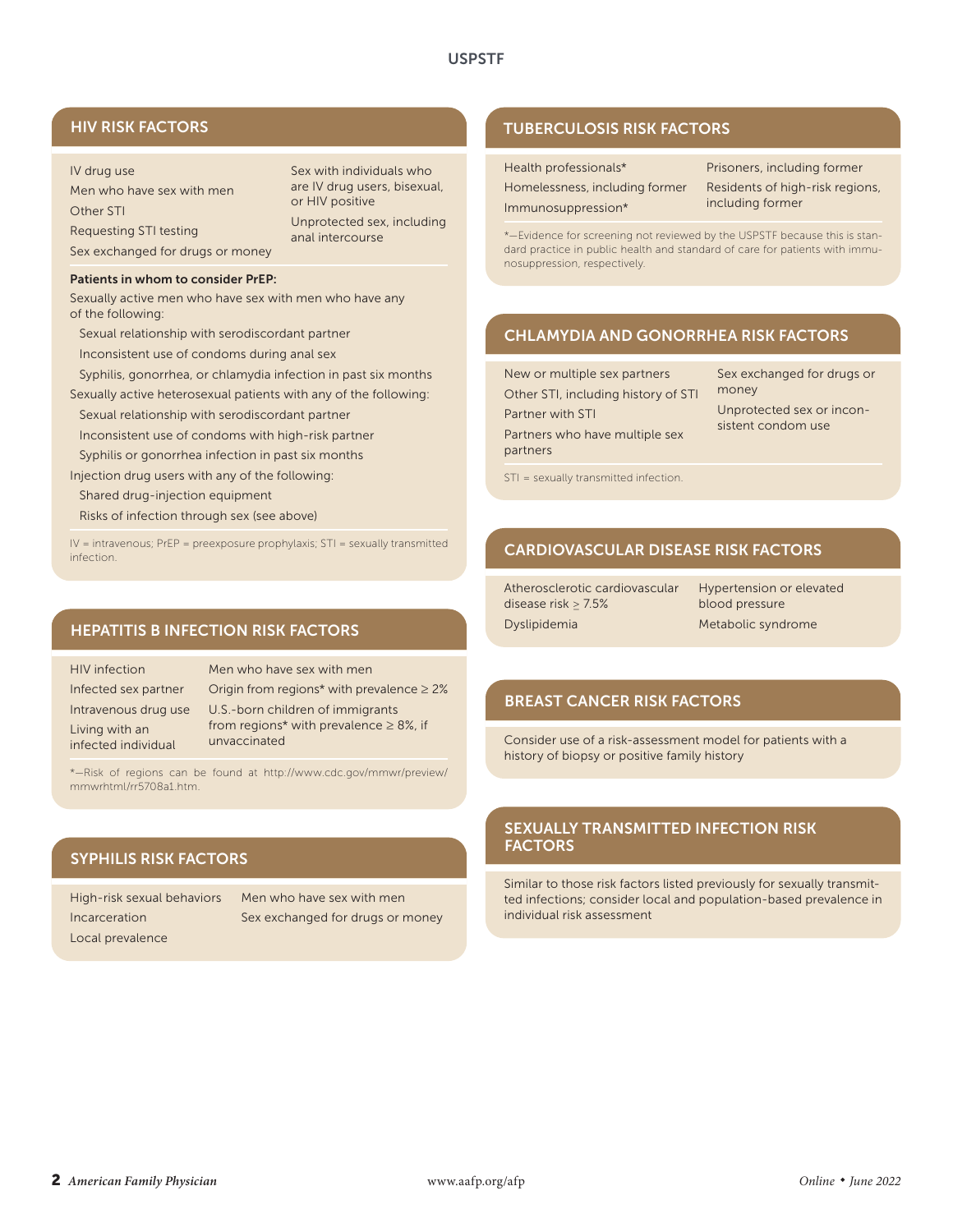# Adult Preventive Health Care Schedule: Recommendations from the USPSTF

# *Grade A/B Recommendations (with Associated Grade C/D/I Recommendations):*

#### Alcohol misuse screening1

(B) Screen adults and provide brief behavioral interventions for risky alcohol use

#### Unhealthy Drug Use Screening2

(B) Screen all adults older than 18 years for unhealthy drug use (by asking questions, not biological specimens)

### Depression screening3

(B) Screen adults with systems for evaluation and management

#### Hypertension screening4

(A) Screen adults; exclude white coat hypertension before starting therapy

### Obesity/weight loss screening5

(B) Refer adults with obesity to intensive behavioral interventions for weight loss

# Tobacco use and cessation screening6

- (A) Screen all nonpregnant adults and provide behavior therapy and U.S. Food and Drug Administration–approved intervention therapy for cessation
- (A) Screen all pregnant women and provide behavior therapy.
- (I) IETRFOA electronic nicotine delivery systems for tobacco cessation
- (I) Pharmacotherapy for tobacco cesation in pregnant persons

#### Hepatitis C virus infection screening<sup>7</sup>

(B) Screen adults 18 to 79 years of age

#### HIV infection screening8

(A) Screen individuals 15 to 65 years of age

(A) Screen older and younger persons who are at increased risk

# Hepatitis B virus infection screening<sup>9</sup>

(B) Screen adolescents and adults at high risk

### Syphilis screening<sup>10</sup>

(A) Screen individuals at increased risk

#### Tuberculosis screening<sup>11</sup>

(B) Screen individuals at increased risk

### *BRCA-related cancer risk assessment/screening<sup>12</sup>*

(B) Use a familial risk assessment tool (evaluated assessment tools listed in full text) in women with either:

- Personal or family history of breast, ovarian, tubal, or peritoneal cancers
- Ashkenazi Jewish ancestry (i.e., ancestry with increased risk of *BRCA* mutation)

For positive risk tools, offer genetic counseling and genetic testing, if indicated.

(D) Recommend against screening for patients without appropriate family history, personal history, or ancestry

### Chlamydia and gonorrhea screening<sup>13</sup>

- (B) Screen sexually active women 24 years and younger, and women at increased risk who are 25 years and older
- (I) IETRFOA screening sexually active men

#### Intimate partner violence screening<sup>14</sup>

- (B) Screen women of childbearing age and refer to appropriate services
- (I) IETRFOA screening all vulnerable and older adults for abuse or neglect

### Cervical cancer screening<sup>15</sup>

(A) Screen women

- 21 to 29 years of age every three years with cytology alone
- Frequency of screening may increase to every five years for women 30 to 65 years of age with cytology and high-risk human papillomavirus cotesting or high-risk human papillomavirus testing alone

#### (D) Recommend against screening in women

- 20 years and younger
- Older than 65 years if adequately screened previously and no increased risk of cervical cancer
- With hysterectomy (including cervix) without history of cervical intraepithelial neoplasia grade 2 or 3 or cervical cancer
- Younger than 30 years with human papillomavirus testing alone or in combination with cytology

#### Prediabetes and type 2 diabetes screening<sup>16</sup>

(B) Screen adults 35 to 70 years of age who are overweight or obese and refer patients with abnormal glucose levels for intensive counseling for healthy diet and exercise

#### Colorectal cancer screening<sup>17</sup>

- (A) Screen patients 50 to 75 years of age with fecal occult blood (or immunochemical) test, sigmoidoscopy, colonoscopy, computed tomography colonography, or multitargeted stool DNA test
- (B) Screen patients 45 to 49 years of age with fecal occult blood (or immunochemical) test, sigmoidoscopy, colonoscopy, computed tomography colongraphy, or multitargeted stool DNA test

(C) Selectively offer screening to patients 76 to 85 years of age

# Breast cancer screening<sup>18</sup>

(B) Biennial screening mammography in women 50 to 74 years of age

- (C) Screening is an individualized decision for women 40 to 49 years
- of age (I) IETRFOA
	-
	- Mammography after 75 years of age
	- Screening with digital breast tomosynthesis
	- Adjunctive screening in women with dense breast tissue and negative screening mammogram

# Lung cancer screening<sup>19</sup>

(B) Screen annually with low-dose computed tomography for individuals 50 to 80 years of age with a 20-pack-year history who currently smoke or quit within the past 15 years; discontinue screening once a person has not smoked for 15 years or develops a health problem that limits life expectancy

### Osteoporosis screening<sup>20</sup>

- (B) Screen women 65 years and older
- (B) Screen postmenopausal women if increased fracture risk shown with an osteoporosis risk tool (e.g., 8.4% in 10 years by U.S. FRAX tool)
- (I) IETRFOA screening men

*continues*

CHD = coronary heart disease; CVD = cardiovascular disease; FRAX = Fracture Risk Assessment; IETRFOA = insufficient evidence to recommend for or against; PrEP = preexposure prophylaxis; USPSTF = U.S. Preventive Services Task Force.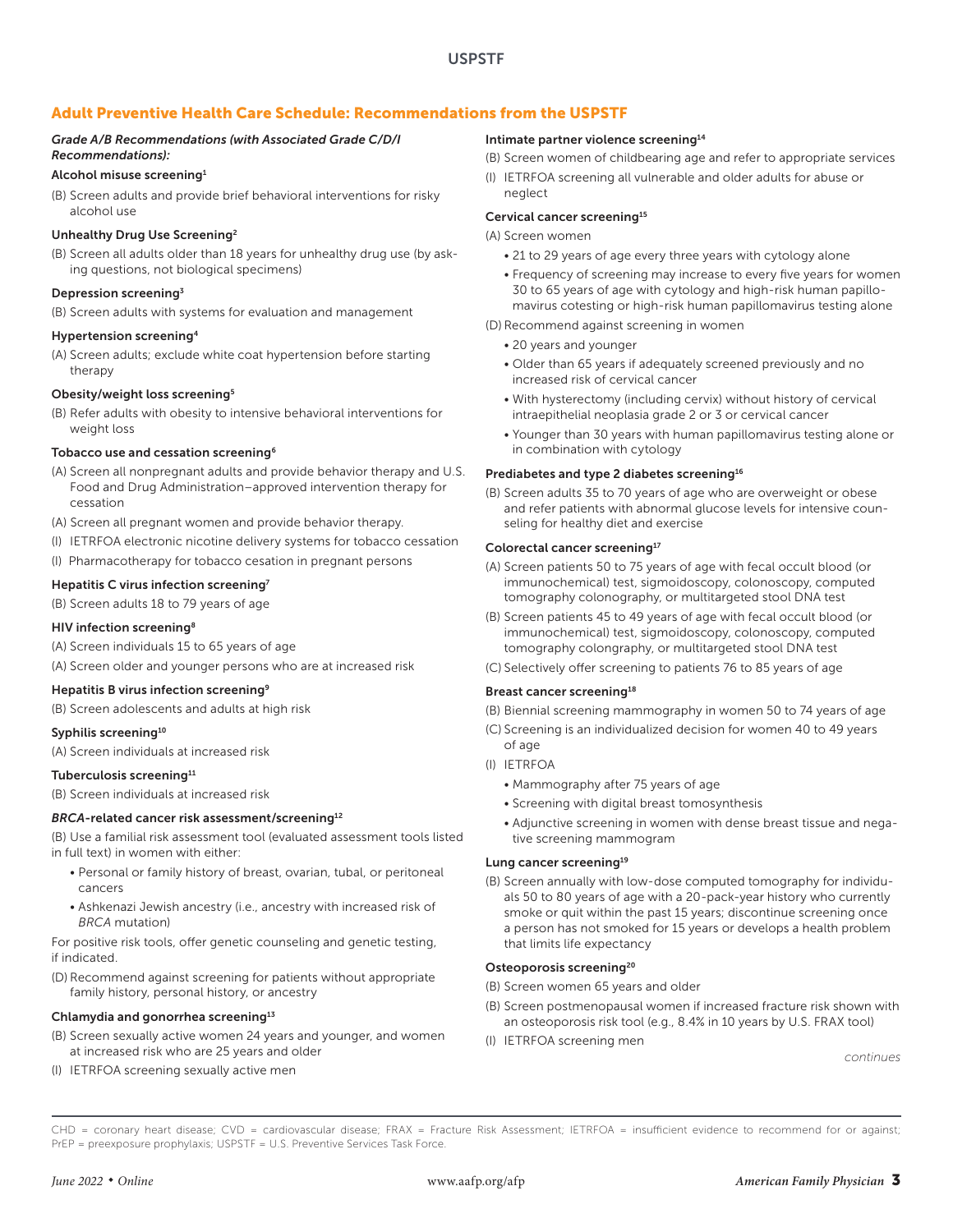# Adult Preventive Health Care Schedule: Recommendations from the USPSTF *(continued)*

### *Grade A/B Recommendations (with Associated Grade C/D/I Recommendations): (continued)*

#### Abdominal aortic aneurysm screening<sup>21</sup>

- (B) Screen men 65 to 75 years of age who ever smoked (100 or greater lifetime cigarettes) with one-time abdominal aortic aneurysm ultrasonography
- (C) Recommend selective screening of men 65 to 75 years who have never smoked
- (I) IETRFOA women 65 to 75 years of age who ever smoked
- (D) Recommend against routine screening in women 65 to 75 years of age who have never smoked

### HIV prevention with PrEP<sup>22</sup>

(A) Offer PrEP to persons at high risk of infection. See original text for considerations in patient selection

#### Primary prevention of breast cancer<sup>23</sup>

- (B) Consider medications (such as tamoxifen, raloxifene, or aromatase inhibitors) that reduce risk of breast cancer in women at increased risk though with low risk of adverse effects
- (D) Recommend against routine use if no increased risk

### Folic acid supplementation<sup>24</sup>

(A) 0.4 to 0.8 mg daily for women capable of conceiving

#### Statins for primary prevention of CVD<sup>25</sup>

- (B) Recommend low- to moderate-dose statin therapy in patients meeting all three criteria:
	- (1) 40 to 75 years of age
	- (2) Dyslipidemia, diabetes, hypertension, or smoker
	- (3) 10-year CVD risk of 10% or greater
- (C) Consider low- to moderate-dose statin therapy in appropriate candidates meeting the first two criteria but with a 10-year CVD risk of 7.5% to 10%
- (I) IETRFOA initiating statin therapy after 75 years of age for primary prevention

#### Fall prevention in community-dwelling older adults<sup>26</sup>

- (B) Recommend exercise interventions for individuals 65 years and older at increased risk of falls
- (C) Recommend multifactorial interventions for appropriate individuals 65 years and older; see Clinical Considerations in original recommendation statement for patient selection
- (D) Recommend against vitamin D supplementation for fall prevention

### Counseling to prevent sexually transmitted infection<sup>27</sup>

(B) Recommend counseling to prevent sexually transmitted infection for adolescents and adults at increased risk

#### Counseling to promote healthy diet and physical activity<sup>28</sup>

(B) Recommend that patients with other CVD risk factor(s) who are overweight or obese be offered or referred for intensive behavioral counseling

#### Counseling for skin cancer prevention<sup>29</sup>

- (B) Recommend counseling fair-skinned patients six months to 24 years of age about minimizing ultraviolet radiation
- (C) Recommend selectively counseling fair-skinned patients older than 24 years about minimizing exposure to ultraviolet radiation
- (I) IETRFOA counseling adults about skin self-examination

#### Counseling to promote healthy weight gain in pregnancy<sup>30</sup>

(B) Offer behavioral counseling interventions to promote health weight gain and to prevent excessive weight gain to all pregnant women

### *Grade C Recommendations:*

Initiation of low-dose aspirin for adults 40 to 59 years of age who have a 10% or greater 10-year CVD risk<sup>31</sup>

Physical activity and healthy diet counseling to reduce cardiovascular risk in adults without obesity or known CVD risk factors<sup>32</sup>

Prostate cancer screening with prostate-specific antigen testing in men 55 to 69 years of age after shared decision-making<sup>33</sup>

#### *Grade D Recommendations:*

Bacteriuria (asymptomatic) screening in nonpregnant adults<sup>34</sup>

Beta carotene or vitamin E supplementation for CVD or cancer risk reduction<sup>35</sup>

Carotid artery stenosis screening<sup>36</sup>

CVD screening with resting or exercise electrocardiography in lowrisk patients<sup>37</sup>

Chronic obstructive pulmonary disease screening with spirometry<sup>38</sup>

Combined estrogen-progesterone for prevention of chronic conditions or estrogen for the same in patients with hysterectomy<sup>39</sup>

Genital herpes screening<sup>40</sup>

Initiation of low-dose aspirin for adults 60 years or older<sup>31</sup>

Ovarian cancer screening41

Pancreatic cancer screening<sup>42</sup>

Prostate cancer screening with prostate-specific antigen testing in men 70 years and older<sup>33</sup>

Testicular cancer screening<sup>43</sup>

Thyroid cancer screening44

Vitamin D ( $\leq 400$  IU) and calcium ( $\leq 1,000$  mg) supplementation daily for primary prevention of fracture in postmenopausal women<sup>45</sup>

#### *Grade I Statements:*

Atrial fibrillation screening<sup>46</sup>

Bladder cancer screening<sup>47</sup>

Celiac disease screening48

CVD screening in patients with nontraditional risk factors<sup>49</sup>

CVD screening with resting or exercise electrocardiography in intermediate- to high-risk patients<sup>37</sup>

Chronic kidney disease screening<sup>50</sup>

Cognitive impairment screening in older adults<sup>51</sup>

Eating disorders screening<sup>52</sup>

Gynecologic condition screening with pelvic examination<sup>53</sup>

Hearing loss screening in older adults<sup>54</sup>

Impaired visual acuity screening in older adults<sup>55</sup>

Multivitamin, single nutrient, or paired nutrients for CVD or cancer risk reduction (beta carotene and vitamin E, as above) $35$ 

Obstructive sleep apnea screening<sup>56</sup>

Oral cancer screening<sup>57</sup>

Peripheral artery disease and CVD risk screening with ankle-brachial index<sup>58</sup>

CHD = coronary heart disease; CVD = cardiovascular disease; FRAX = Fracture Risk Assessment; IETRFOA = insufficient evidence to recommend for or against; PrEP = preexposure prophylaxis; USPSTF = U.S. Preventive Services Task Force.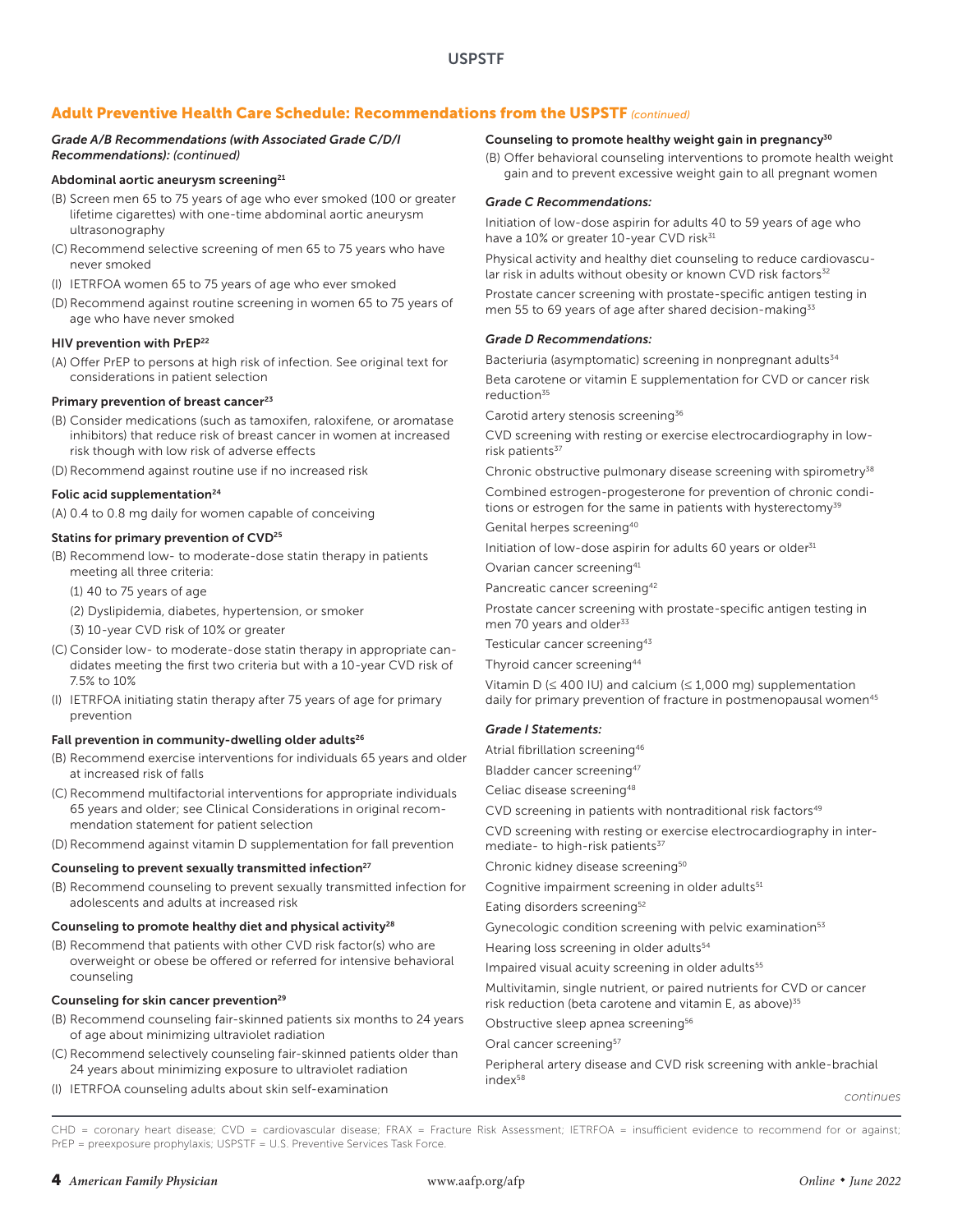# Adult Preventive Health Care Schedule: Recommendations from the USPSTF *(continued)*

Primary open-angle glaucoma screening<sup>59</sup>

Primary prevention of fractures with vitamin D and calcium supplementation (alone or combined; dose unspecified) in men or premenopausal women, and in postmenopausal women with daily dosages > 400 IU of vitamin D and > 1,000 mg of calcium45

Skin cancer screening<sup>60</sup>

### References

- 1. Curry SJ, Krist AH, Owens DK, et al. Screening and behavioral counseling interventions to reduce unhealthy alcohol use in adolescents and adults: U.S. Preventive Services Task Force recommendation statement. *JAMA*. 2018;320(18): 1899-1909.
- 2. Krist KH, Davidson KW, Mangione CM, et al. Screening for unhealthy drug use: US Preventive Services Task Force recommendation statement. *JAMA*. 2020;323(22):2301-2309.
- 3. Siu AL, Bibbins-Domingo K, Grossman DC, et al. Screening for depression in adults: U.S. Preventive Services Task Force recommendation statement. *JAMA.* 2016;315(4):380-387.
- 4. Krist AH, Davidson KW, Mangione CM, et al. Screening for hypertension in adults: US Preventive Services Task Force reaffirmation recommendation statement. *JAMA*. 2021;325(16):1650-1656.
- 5. Curry SJ, Krist AH, Owens DK, et al. Behavioral weight loss interventions to prevent obesity-related morbidity and mortality in adults: U.S. Preventive Services Task Force recommendation statement. *JAMA*. 2018;320(11):1163-1171.
- 6. Krist AH, Davidson KW, Mangione CM, et al. Interventions for tobacco smoking cessation in adults, including pregnant persons: US Preventive Services Task Force recommendation statement. *JAMA*. 2021;325(3):265-279.
- 7. Owens DK, Davidson KW, Krist AH, et al. Screening for hepatitis C virus infections in adolescents and adults: U.S. Preventive Services Task Force recommendation statement. *JAMA*. 2020;323(10):970-975.
- 8. Owens DK, Davidson KW, Krist AH, et al. Screening for HIV infection: U.S. Preventive Services Task Force recommendation statement. *JAMA.* 2019;321(23): 2326-2336.
- 9. Krist AH, Davidson KW, Mangione CM, et al. Screening for hepatitis B virus infection in adolescents and adults: US Preventive Services Task Force recommendation statement. *JAMA*. 2020;324(23):2415-2422.
- 10. Bibbins-Domingo K, Grossman DC, Curry SJ, et al. Screening for syphilis infection in nonpregnant adults and adolescents: U.S. Preventive Services Task Force recommendation statement. *JAMA*. 2016;315(21):2321-2327.
- 11. Bibbins-Domingo K, Grossman DC, Curry SJ, et al. Screening for latent tuberculosis infection in adults: U.S. Preventive Services Task Force recommendation statement. *JAMA*. 2016;316(9):962-969.
- 12. Owens DK, Davidson KW, Krist AH, et al. Risk assessment, genetic counseling, and genetic testing for *BRCA*-related cancer: U.S. Preventive Services Task Force recommendation statement [published correction appears in *JAMA*. 2918l322(18):1830]. *JAMA*. 2019;322(7):652-665.
- 13. Davidson KW, Barry MJ, Mangione CM, et al. Screening for chlamydia and gonorrhea: US Preventive Services Task Force Recommendation Statement. *JAMA*. 2021;326(10):949-956.
- 14. Curry SJ, Krist AH, Owens DK, et al. Screening for intimate partner violence, elder abuse, and abuse of vulnerable adults: U.S. Preventive Services Task Force final recommendation statement. *JAMA.* 2018;320(16):1678-1687.
- 15. Curry SJ, Krist AH, Owens DK, et al. Screening for cervical cancer: U.S. Preventive Services Task Force recommendation statement. *JAMA.* 2018;320(7): 674-686.
- 16. Davidson KW, Barry MJ, Magione CM, et al. Screening for prediabetes and type 2 diabetes: US Preventive Services Task Force recommendation statement. *JAMA.* 2021;326(8):736-743.
- 17. Davidson KW, Barry MJ, Mangione CM, et al. Screening for colorectal cancer: US Preventive Services Task Force recommendation statement [published correction appears in *JAMA*. 2021;326(8):773]. *JAMA*. 2021;325(19):1965-1977.
- 18. Siu AL. Screening for breast cancer: U.S. Preventive Services Task Force recommendation statement [published correction appears in *Ann Intern Med*. 2016;164(6):448]. *Ann Intern Med*. 2016;164(4):279-296.
- 19. Krist AH, Davidon KW, Mangione CM, et al. Screening for lung cancer: US Preventive Services Task Force recommendation statement. *JAMA.* 2021;325(10): 962-970.

Suicide risk screening<sup>61</sup>

Thyroid dysfunction screening<sup>62</sup>

Vitamin D deficiency screening in community-dwelling nonpregnant adult $\epsilon$ <sup>63</sup>

- 20. Curry SJ, Krist AH, Owens DK, et al. Screening for osteoporosis to prevent fractures: U.S. Preventive Services Task Force recommendation statement. *JAMA*. 2018;319(24):2521-2531.
- 21. Owens DK, Davidson KW, Krist AH, et al. Screening for abdominal aortic aneurysm: US Preventive Services Task Force recommendation statement. *JAMA*. 2019;322(22):2211-2218.
- 22. Owens DK, Davidson KW, Krist AH, et al. Preexposure prophylaxis for the prevention of HIV infection: U.S. Preventive Services Task Force recommendation statement. *JAMA*. 2019;321(22):2203-2213.
- 23. Owens DK, Davidson KW, Krist AH, et al. Medication use to reduce risk of breast cancer: US Preventive Services Task Force recommendation statement. *JAMA.*  2019;322(9):857-867.
- 24. Bibbins-Domingo K, Grossman DC, Curry SJ, et al. Folic acid supplementation for the prevention of neural tube defects: US Preventive Services Task Force recommendation statement. *JAMA*. 2017;317(2):183-189.
- 25. Bibbins-Domingo K, Grossman DC, Curry SJ, et al. Statin use for the primary prevention of cardiovascular disease in adults: US Preventive Services recommendation statement [published corrections appear in *JAMA*. 2020;323(7):669 and *JAMA*. 2020;323(7):669-670]. *JAMA*. 2016;316(19):1997-2007.
- 26. Grossman DC, Curry SJ, Owens DK, et al. Interventions to prevent falls in community-dwelling older adults: US Preventive Services Task Force recommendation statement. *JAMA*. 2018;319(16):1696-1704.
- 27. Krist AH, Davidson KW, Mangione CM, et al.. Behavioral counseling interventions to prevent sexually transmitted infections: US Preventive Services Task Force recommendation statement. *JAMA.* 2020;324(7):674-681.
- 28. Krist AH, Davidson KW, Mangione CM, et al. Behavioral counseling interventions to promote a healthy diet and physical activity for cardiovascular disease prevention in adults with cardiovascular risk factors: US Preventive Services Task Force recommendation statement. *JAMA*. 2020;324(20):2069-2075.
- 29. Grossman DC, Curry SJ, Owens DK, et al. Behavioral counseling to prevent skin cancer: US Preventive Services Task Force recommendation statement. *JAMA*. 2018;319(11):1134-1142.
- 30. Davidson KW, Barry MJ, Mangione CM, et al. Behavioral counseling interventions for healthy weight and weight gain in pregnancy: US Preventive Services Task Force recommendation statement. *JAMA*. 2021;325(20):2087-2093.
- 31. Davidson KW, Barry MJ, Mangione CM, et al. Aspirin use to preventcardiovascular disease: US Preventive Services Task Force recommendation statement. *JAMA*. 2022;327(16):1577-1584.
- 32. Grossman DC, Bibbins-Domingo K, Curry SJ, et al. Behavioral counseling to promote a healthful diet and physical activity for cardiovascular disease prevention in adults without cardiovascular risk factors: US Preventive Services Task Force recommendation statement. *JAMA*. 2017;318(2):167-174.
- 33. Grossman DC, Curry SJ, Owens DK, et al. Screening for prostate cancer: US Preventive Services Task Force recommendation statement [published correction appears in *JAMA*. 2018;319(23):2443]. *JAMA*. 2018;319(18):1901-1913.
- 34. Owens DK, Davidson KW, Krist AH, et al. Screening for asymptomatic bacteriuria in adults: US Preventive Services Task Force recommendation statement. *JAMA*. 2019;322(12):1188-1194.
- 35. Moyer VA. Vitamin, mineral, and multivitamin supplements for the primary prevention of cardiovascular disease and cancer: U.S. Preventive Services Task Force recommendation statement. *Ann Intern Med*. 2014;160(8):558-564.
- 36. Krist AH, Davidson KW, Mangione CM, et al. Screening for asymptomatic carotid artery stenosis: US Preventive Services Task Force recommendation statement. *JAMA*. 2021;325(5):476-481.
- 37. Curry SJ, Krist AH, Owens DK, et al. Screening for cardiovascular disease risk with electrocardiography: US Preventive Services Task Force recommendation statement. *JAMA*. 2018;319(22):2308-2314.